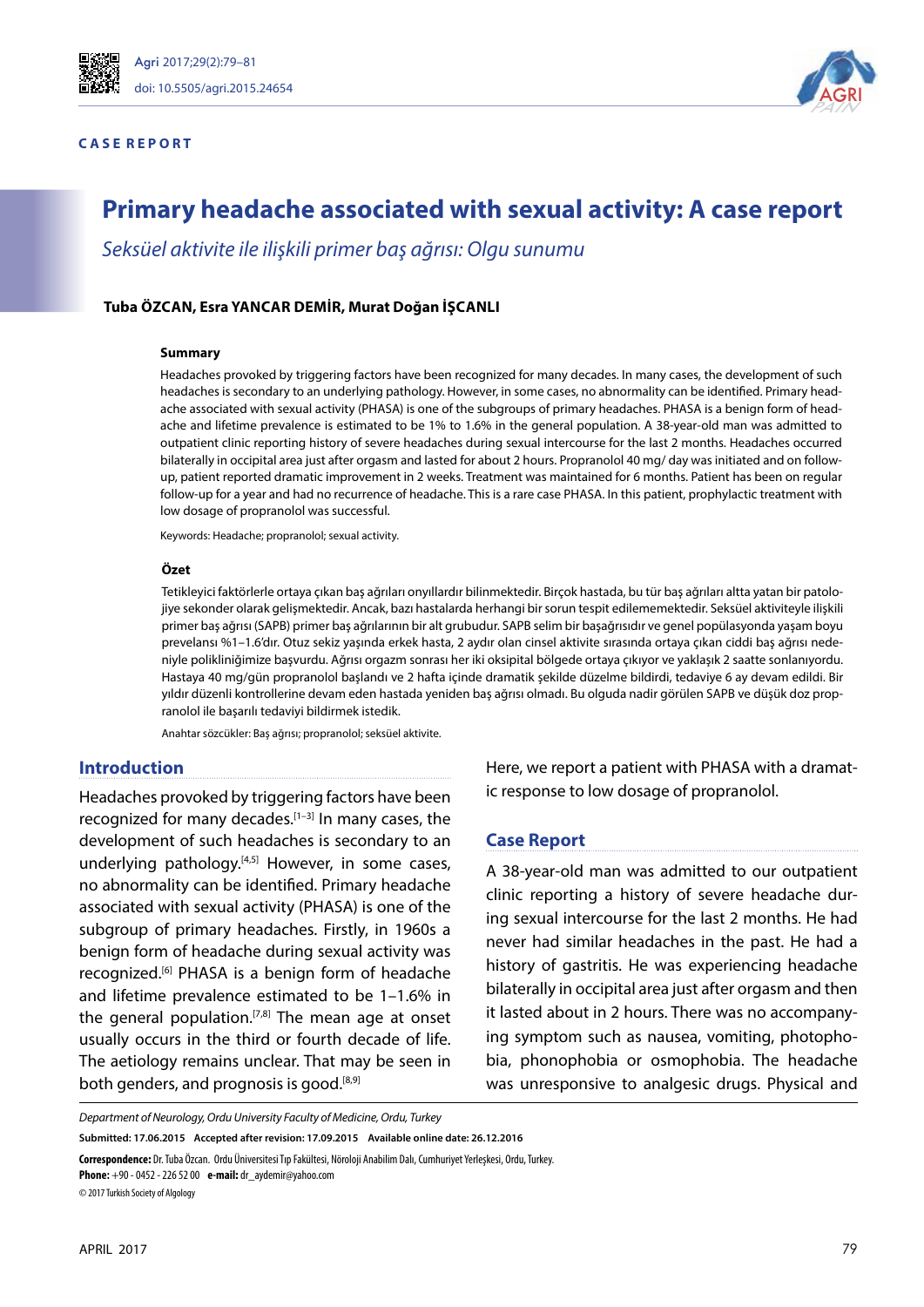

neurologic examinations were unremarkable. Routine laboratory investigations were in normal range. Magnetic resonance imaging and magnetic resonance angiography were normal. He was diagnosed as primary PHASA. Indomethasine at an increasing dose, starting at 25 mg/day up to 100 mg/day, was prescribed, whereas there was no response and gastric symptoms were increased. Therefore, propranolol 40 mg/day was started, on follow up which he noted a dramatic improvement in two weeks, and treatment was maintained for six months. He has been on regular follow-up for a year, and his headache did not repeat.

# **Discussion**

We report a case of PHASA which is a rare primary headache. The diagnosis of PHASA requires the exclusion of secondary causes of headache. In our case, neurological, labarotory and brain imaging studies were all normal. In this report, we describe a patient with a PHASA, who showed a dramatic response to a prophylactic treatment with propranolol 40 mg/ day.

The International Headache Society divides the PHA-SA into two subtypes: Type 1 (pre-orgasmic): a dull ache in the head and neck that occurs during sexual activity and increases with sexual excitement. Type 2 (orgasmic): sudden and severe, similar to thunderclap headache, which occurs at orgasm. Type 2 is the most common type of PHASA.<sup>[10,11]</sup> A diagnosis of type 2 PHASA was made for our patient.

The exact pathophysiology of PHASA is unknown. Howeever, muscular component and impaired cerebrovascular autoregulation have been supposed to be raleted with PHASA.<sup>[8]</sup> In our case MRI and MRA have revealed nor vasospasm neither any other pathologies.

Primary headaches associated with sexual activity has a male preponderance [4/1], the mean age at onset usually occurs in young people. The duration of the headache also varies from just a few minutes to hours. In most patients the pain is bilateral.

An association was suggested between sex-related headaches and migraine. This relationship is more frequent with type 2 with a prevalance of 25–47%. [9,12] Our patient did not have any other headache.

The course of PHASA is variable, sometimes occurring at regular intervals, and sometimes occurring sporadically. Ostergaard et al. followed the clinical course of 26 patients; some patients experienced only an isolated episode or a single cluster of sexual headaches, whereas others had several episodes.<sup>[13]</sup> Silbert et al. reported that in the majority of their patients headache disappeared without any treatment.[9]

With regard to treatment as a preventive step, indomethacin (25–100 mg/day), propranolol (40–240 mg/day), naratriptan (2.5 mg) have been reported to be effective.[9,11] It has been shown that good efficacy of short-term prophylaxis with indomethacin 25–100 mg 1–2 h before intercourse.<sup>[9,12]</sup> For long-term prophylaxis, beta-blockers (propranolol 120–240 mg/ day, metopropolol 100–200 mg/ day and diltiazem 180 mg/day) found to be effective aproximately in 80% of the patients.<sup>[14]</sup> Prophylaxis can be sufficient for a period of 2–6 months bacause of spontaneous remission. In a patient, it was reported that single greater occipital nerve injection with steroid and local anaesthetic was effective.[15] Bandini et al. reported an excellent response to 50 mg/day topiramate in their patient with type 1 PHASA.[16]

# **Conclusion**

Primary headaches associated with sexual activity are rare conditions and usually have a benign selflimiting course. Once secondary causes have been excluded, the prognosis is good and should be explained to the patient.

This is a rare case of primary headache associated with sexual activity. In this patient, prophylactic treatment with low dosage of propranolol was successful.

# *Conflict-of-interest issues regarding the authorship or article: None declared.*

### *Peer-rewiew: Externally peer-reviewed.*

## **References**

- 1. Rooke ED. Benign exertional headache. Med Clin North Am 1968;52(4):801–8.
- 2. Paulson GW, Klawans HL Jr. Benign orgasmic cephalgia. Headache 1974;13(4):181–7.
- 3. Symonds C. Cough headache. Brain 1956;79(4):557–68.
- 4. Pascual J, González-Mandly A, Martín R, Oterino A. Head-